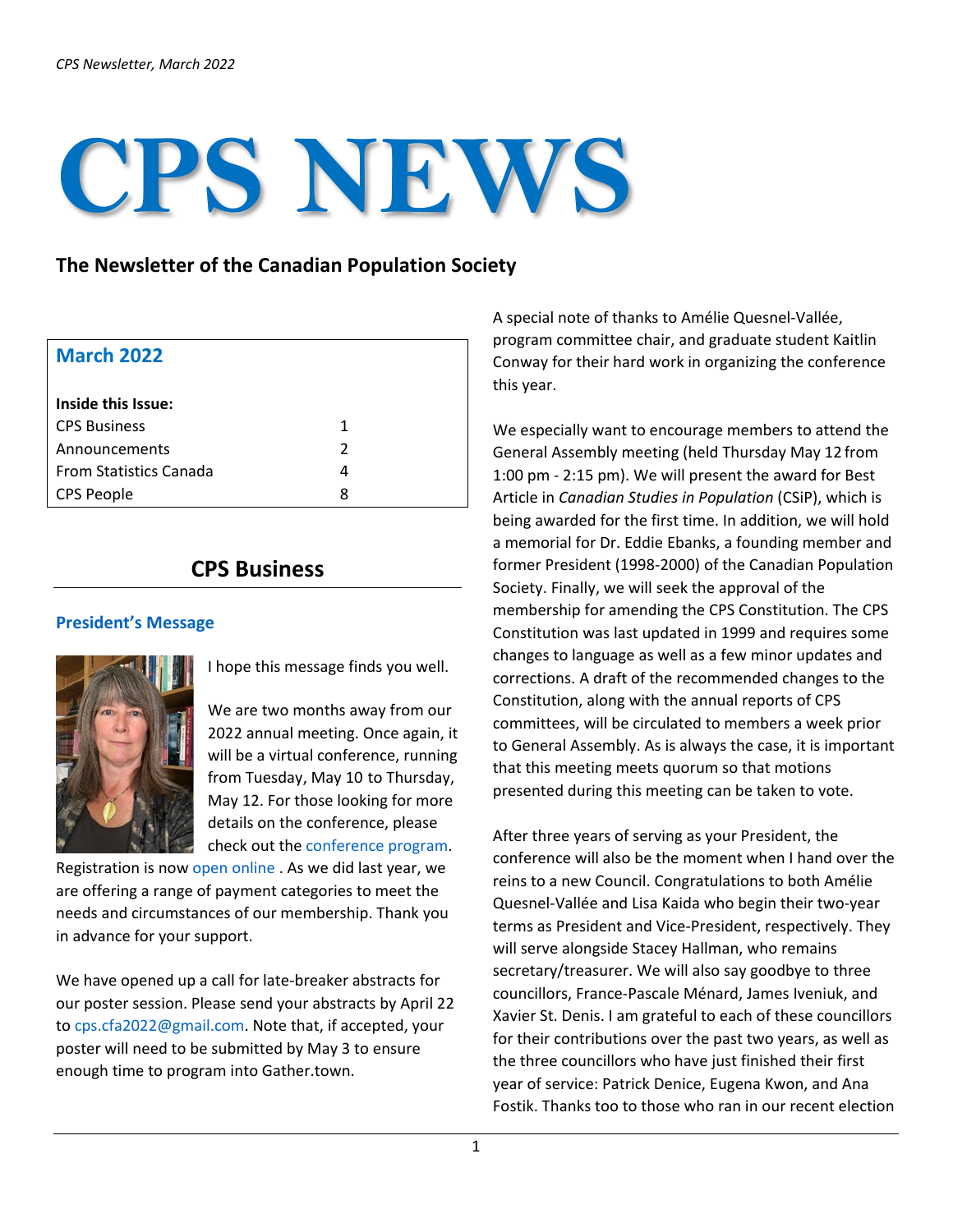and congratulations to the new councillors: Qiang Fu, Michelle Maroto, and Yue Qian. I am excited to see what new ideas and innovations they bring to our society. And of course, I want to also express my thanks to those members who are working behind the scenes to make us look good each and every day: Chris Schimmele, who is in charge of our newsletter, Don Kerr who manages our website, and Shayla Batty who has taken over our Twitter account. It has been a tremendous privilege to serve alongside all of you and I know that the future of our society shines brightly.

With that, I wish you all the best as the Winter semester winds down and look forward to seeing you (even if virtually) in a few weeks from now.

Sincerely,

– Lisa Strohschein, CPS President

#### **CPS Members**

**Susan A. McDaniel**. Susan McDaniel was extensively cited in a news report in the *Capital Daily* (March 18, 2022) on a story entitled [What does Victoria's Labour Shortage](https://www.capitaldaily.ca/news/what-does-victorias-labour-shortage-look-like)  [Look Like?](https://www.capitaldaily.ca/news/what-does-victorias-labour-shortage-look-like)

**David A. Swanson**. David Swanson has been appointed to the Mortality Expert Panel at the [Society of Actuaries](https://www.soa.org/research/research-institute/)  [Research Institute.](https://www.soa.org/research/research-institute/) Swanson's 2009 study on "Socioeconomic status and life expectancy in the United States, 1970-1990" (with Mary McGehee and Nazrual Hoque) was featured in the [60th anniversary issue](https://muse.jhu.edu/article/819828) of *Population Review* as one of the 10 most downloaded articles since the journal went digital in 2003.

Support the CPS by becoming a member or renewing your membership today. Memberships can be renewed on the [CPS members'](https://www.canpopsoc.ca/members/?display=login&returnURL=https%3A%2F%2Fwww%2Ecanpopsoc%2Eca%2Fmembers%2F) webpage. We also encourage our faculty members to enrol their students.

# **Announcements**

#### **Helpline for Ukrainian Demographers**



A network of Europe's leading population research centers has created a helpline for our Ukrainian colleagues who have been directly affected by current war events. The

centerpiece of this helpline is a [website created](https://helpline-demography.eu/) and maintained by faculty at Charles University in the Czech Republic.

At this website information is posted about emergency scholarships, internships, and job positions at demographic workplaces – universities and research institutes. Ukrainian colleagues can find relevant information at this website and then directly contact the institutions concerned. If necessary, the European coordination group is ready to intermediate among the required contacts.

If your department is able to provide assistance such as a visiting position, internship, or an emergency scholarship, please consider this site as a means of reaching out to our Ukrainian colleagues. If an offer from your department or institution can be made, information about posting it at the helpline website can be found by writing about it to the Charles University faculty who maintain the website via this email address: [info@helpline-demography.eu.](mailto:info@helpline-demography.eu)

## **Events and Webinars**

## **PAA-CPS 2022 Special Session: Social Mobility and the Development of Inequalities Over the Life Course**

For CPS members attending the PAA 2022 meeting in Atlanta (or remotely), please be sure to attend the joint PAA-CPS special session, taking place on Thursday, April 7 from 3:45pm to 5:00pm in room M106. The session is titled "Social Mobility and the Development of Inequalities Over the Life Course." We are privileged that four distinguished panelists have accepted our invitation: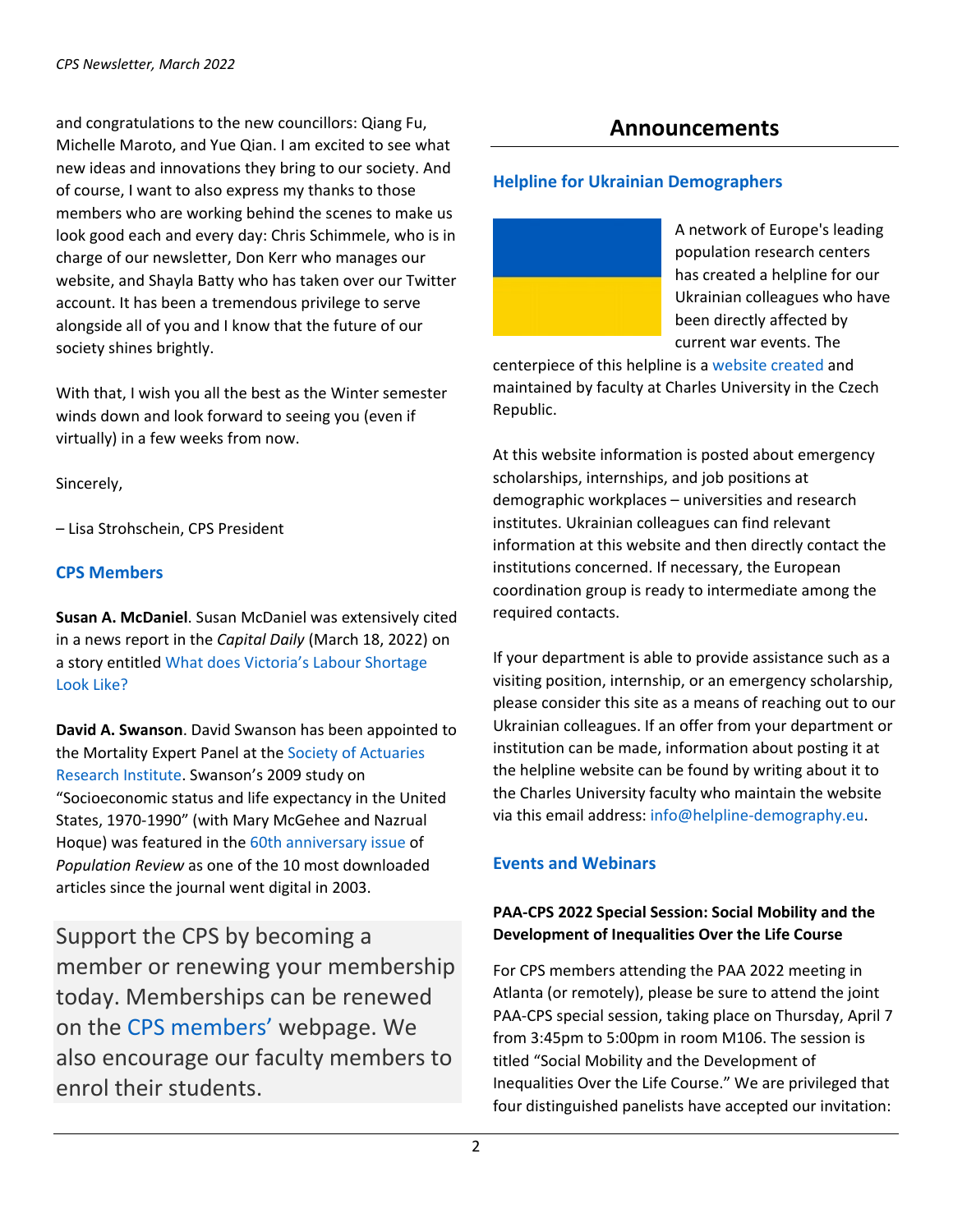Florencia Torche (Stanford), Fabian Pfeffer (U. Michigan), Catherine Haeck (UQAM), and Adam Vanzella Yang (UBC). Jonathan Horowitz (University of Toronto) will be the discussant for the session.

**Centre for Family and Demographic Research** – [Annual](https://www.bgsu.edu/arts-and-sciences/center-for-family-demographic-research/events/symposia.html)  [Symposium: "Employment Uncertainty: Implications for](https://www.bgsu.edu/arts-and-sciences/center-for-family-demographic-research/events/symposia.html)  [Families."](https://www.bgsu.edu/arts-and-sciences/center-for-family-demographic-research/events/symposia.html) April 15, 2022, 10:00 am to 5:30 pm (Eastern time).

**Berlin Demography Days**. May 16-18, 2022.

**Norwegian Demographic Society** – [22nd Nordic](http://nds2021.demografi.no/)  [Demographic Symposium,](http://nds2021.demografi.no/) 2022. June 9-11, 2022, Oslo.

**Athens Institute for Education and Research**. [9th Annual](https://www.atiner.gr/demography/call)  [International Conference on Demography and Population](https://www.atiner.gr/demography/call)  [Studies.](https://www.atiner.gr/demography/call) June 13-16, 2022, Athens.

**European Association for Population Studies** – [European](https://www.eaps.nl/epc/european-population-conference-2022)  [Population Conference 2022.](https://www.eaps.nl/epc/european-population-conference-2022) June 29 to July 2, University of Groningen.

**IUSSP Webinar Series** – [Social norms as a barrier to](https://www.iussp.org/en/iussp-webinar-social-norms-barrier-womens-employment)  [women's employment in developing countries.](https://www.iussp.org/en/iussp-webinar-social-norms-barrier-womens-employment) Held on March 8, 2022. Event recorded with a Q&A chat file

## **Job Opportunities**

**Postdoctoral Fellowship: Social Mobility and Postsecondary Education Pathways in Canada (quantitative).**

Dr. Xavier St-Denis, Assistant Professor in Social Inequalities at the National Institute for Scientific Research (INRS), Centre Urbanisation Culture Société, in Montréal, is recruiting a postdoctoral fellow for projects on social mobility and postsecondary education pathways in Canada. The ideal candidate will have a strong background in quantitative methods and an interest in the analysis of longitudinal and administrative datasets. Submit your [application online](https://inrs.ca/en/studies/postdoctoral-fellowships/finding-a-postdoctoral-fellowship/social-mobility-and-postsecondary-education-pathways-quantitative/) before April 27, 2022

#### **TWO-YEAR, LIMITED-TERM, FACULTY POSITION. Department of Sociology, Faculty of Social Science, Western University, London, Ontario, Canada**

Building on our strengths in Social Inequality, Population Dynamics, and Quantitative Methods, the Department of Sociology at Western University [\(www.sociology.uwo.ca\)](http://www.sociology.uwo.ca/) invites applications for a two-year, limited-term faculty position at the rank of Assistant Professor, effective July 1, 2022 or as negotiated.

The Department is seeking a talented scholar with expertise in one of the department's four areas of concentration: Health and the Life Course, Power and Justice, Social Demography and Migration, and Work and the Economy. Preference will be given to those with demonstrated knowledge and expertise in applied research, research methods, and research design.

To be considered for this appointment, applicants must have a PhD in Sociology or related discipline completed by the start date of the appointment. Responsibilities will include teaching the equivalent of eight half year courses at the undergraduate level. Participation in graduate examinations and service to the Department and the Faculty are also required. With the growing diversity of our student body, it is expected that the successful candidate will effectively demonstrate an ability to contribute to an inclusive learning environment for our students. They should also provide evidence of research and teaching excellence and the candidate must also demonstrate the ability to teach effectively at the undergraduate level and have excellent oral and written communication skills. The candidate should also demonstrate the ability to collaborate and contribute to the department teaching and service in a collegial manner.

The deadline for receipt of applications is May 15, 2022, or until position is filled. For further information, go the [job website.](https://sociology.uwo.ca/about_us/news/notices/Sociology_2_year_faculty_position_2022.pdf)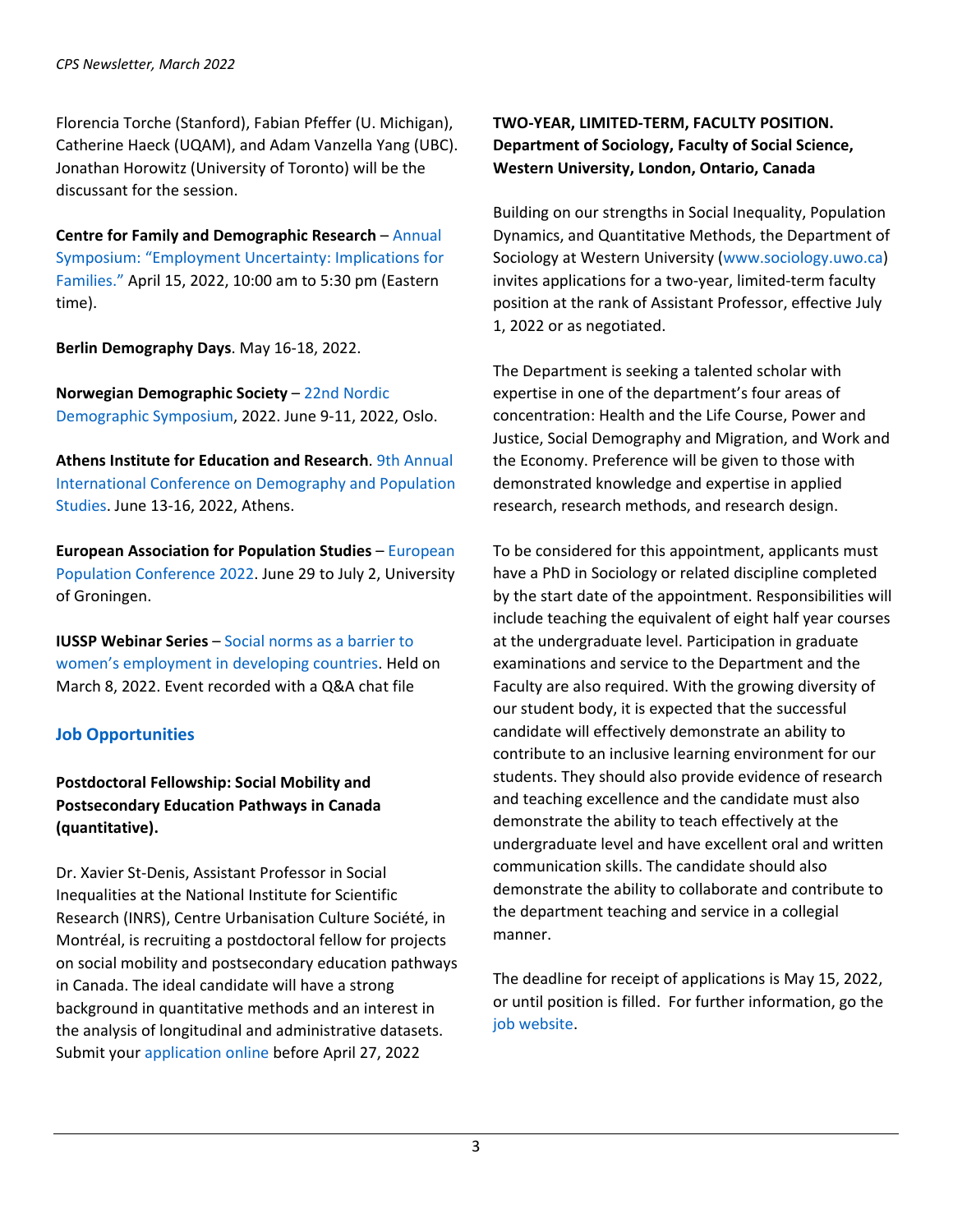#### **New Books**

**Victor Piché, Céline Le Bourdais, Richard Marcoux, and Nadine Ouellette, eds. (2022).** *[L'éclairage de la](https://www.pum.umontreal.ca/catalogue/eclairage_de_la_demographie_l)  [démographie: Mesurer pour mieux comprendre les](https://www.pum.umontreal.ca/catalogue/eclairage_de_la_demographie_l)  [enjeux sociaux](https://www.pum.umontreal.ca/catalogue/eclairage_de_la_demographie_l)***. University of Montreal Press. 392 pages.**



L'éclairage de la démographie

Mesurer pour mieux comprendre les enjeux sociaux Sous la direction de VICTOR PICHÉ, CÉLINE LE BOURDAIS, RICHARD MARCOUX et NADINE QUELLETT

#### **Obituary**



The Max Planck Institute for Demographic Research is saddened to announce that its founding director and director emeritus, **James W. (Jim) Vaupel** passed away on March 27, 2022. Under Jim's leadership, the Institute

developed to become one of the most eminent demographic research centers in the world. Jim was instrumental in founding the open-access journal Demographic Research, in establishing numerous initiatives to support and educating new generations of demographers, among them the European Doctoral School for Demography and the Max Planck Research Network on Aging. Jim will be remembered at the memorial service at the 2022 PAA meetings in Atlanta. See [full announcement.](https://www.demogr.mpg.de/en/news_events_6123/news_press_releases_4630/news/founding_director_james_w_vaupel_passed_away_10490)

# **Statistics Canada**

#### **Census 2021**



Once every five years, the Census of Population provides a detailed and comprehensive statistical portrait of Canada. The 2021 Census data have arrived. Starting in February 2022, there will be seven major releases over the

course of the year. Each release will provide data, analytical, and reference products. Read [The Daily](https://www150.statcan.gc.ca/n1/dai-quo/index-eng.htm?HPA=1) for announcements about future Census releases. The complete [release schedule](https://www12.statcan.gc.ca/census-recensement/2021/ref/prodserv/release-diffusion-eng.cfm) is available on the Statistics Canada website.

Statistics Canada has produced a series of short videos that are a reference source for new census users and can be used as a learning resource for introducing students to basic census concepts:

[Basic components of a table](https://www12.statcan.gc.ca/census-recensement/training-formation/videos/Basic-components-of-a-table.htm)

Les Presses de l'Université de Montréal

## **Brent Barry, Eric Fong, and Kumiko Shibuya. (2022).**  *[Segregation](https://www.politybooks.com/bookdetail?book_slug=segregation--9781509534746)***. Wiley. 208 pages.**

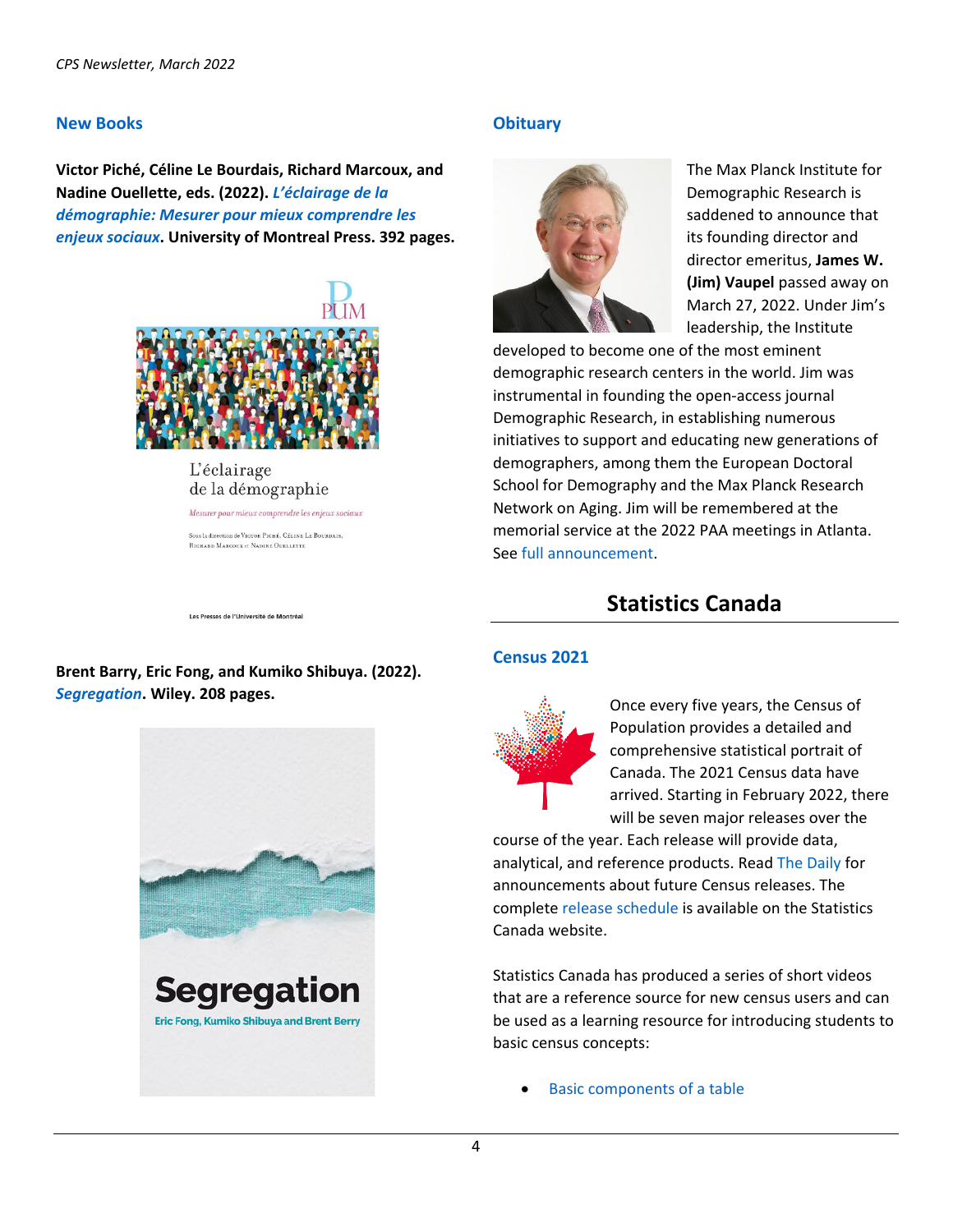- [Census geographic visualization tools](https://www12.statcan.gc.ca/census-recensement/training-formation/videos/Census-geographic-visualization-tools.htm)
- [Geographic products](https://www12.statcan.gc.ca/census-recensement/training-formation/videos/Geographic-products.htm)
- [Geographic areas of Canada](https://www12.statcan.gc.ca/census-recensement/training-formation/videos/Geographic-areas-of-Canada.htm)
- [Role of Geography](https://www12.statcan.gc.ca/census-recensement/training-formation/videos/Role-of-geography.htm)

There is also a[n Illustrated Glossary \(](https://www150.statcan.gc.ca/n1/pub/92-195-x/92-195-x2021001-eng.htm)2021) that provides Census users with a definition of terms related to geography concepts.



2021 Census Reference Guides:

- **[Religion](https://www12.statcan.gc.ca/census-recensement/2021/ref/98-500/016/98-500-x2021016-eng.cfm)**
- [Age, Sex at Birth, and Gender](https://www12.statcan.gc.ca/census-recensement/2021/ref/98-500/014/98-500-x2021014-eng.cfm)
- **[Education](https://www12.statcan.gc.ca/census-recensement/2021/ref/98-500/013/98-500-x2021013-eng.cfm)**
- [Labour](https://www12.statcan.gc.ca/census-recensement/2021/ref/98-500/012/98-500-x2021012-eng.cfm)
- **[Commuting](https://www12.statcan.gc.ca/census-recensement/2021/ref/98-500/011/98-500-x2021011-eng.cfm)**
- [Mobility and Migration](https://www12.statcan.gc.ca/census-recensement/2021/ref/98-500/010/98-500-x2021010-eng.cfm)
- [Indigenous Peoples](https://www12.statcan.gc.ca/census-recensement/2021/ref/98-500/009/98-500-x2021009-eng.cfm)
- [Ethnic or Cultural Origin](https://www12.statcan.gc.ca/census-recensement/2021/ref/98-500/008/98-500-x2021008-eng.cfm)
- [Place of Birth and Immigrant Status](https://www12.statcan.gc.ca/census-recensement/2021/ref/98-500/007/98-500-x2021007-eng.cfm)
- [Visible Minority and Population Group](https://www12.statcan.gc.ca/census-recensement/2021/ref/98-500/006/98-500-x2021006-eng.cfm)
- [Housing Characteristics](https://www12.statcan.gc.ca/census-recensement/2021/ref/98-500/005/98-500-x2021005-eng.cfm)
- [Income](https://www12.statcan.gc.ca/census-recensement/2021/ref/98-500/004/98-500-x2021004-eng.cfm)
- **[Languages](https://www12.statcan.gc.ca/census-recensement/2021/ref/98-500/003/98-500-x2021003-eng.cfm)**
- [Families, Households, and Marital Status](https://www12.statcan.gc.ca/census-recensement/2021/ref/98-500/002/98-500-x2021002-eng.cfm)
- **[Type of Dwelling](https://www12.statcan.gc.ca/census-recensement/2021/ref/98-500/001/98-500-x2021001-eng.cfm)**

## **Data Products**

**Quarterly population** estimate — Canada

> 38,526,760 January 1, 2022



**Source:** Statistics Canada[, Table 17-10-0009-01](https://www150.statcan.gc.ca/t1/tbl1/en/tv.action?pid=1710000901)

In March, Statistics Canada published its [quarterly](https://www150.statcan.gc.ca/n1/pub/91-002-x/91-002-x2021004-eng.htm)  [demographic estimates](https://www150.statcan.gc.ca/n1/pub/91-002-x/91-002-x2021004-eng.htm) for October to December 2021. Highlights from the fourth quarter (Q4) of 2021:

- In Q4 2021, immigration accounted for 92.5% of Canada's population growth. Over 138,000 people become permanent residents of Canada during this quarter, an all time high.
- Nova Scotia, New Brunswick, and Alberta had the highest (+0.4%) population growth rates during Q4 in 2001.
- For the entire calendar year, immigration accounted for 87.4% of population growth. Over 400,000 people become permanent residents of Canada in 2021.
- Though still below pre-pandemic levels, the natural increase in population in 2021 (+57,710) was higher than in 2020 (+50,590).

The second release of the 2020 [General Social Survey –](https://www150.statcan.gc.ca/n1/daily-quotidien/220317/dq220317g-eng.htm) [Social Identity \(GSS SI\)](https://www150.statcan.gc.ca/n1/daily-quotidien/220317/dq220317g-eng.htm) microdata file is now available at Statistics Canada's Research Data Centres. This file includes integrated administrative data from the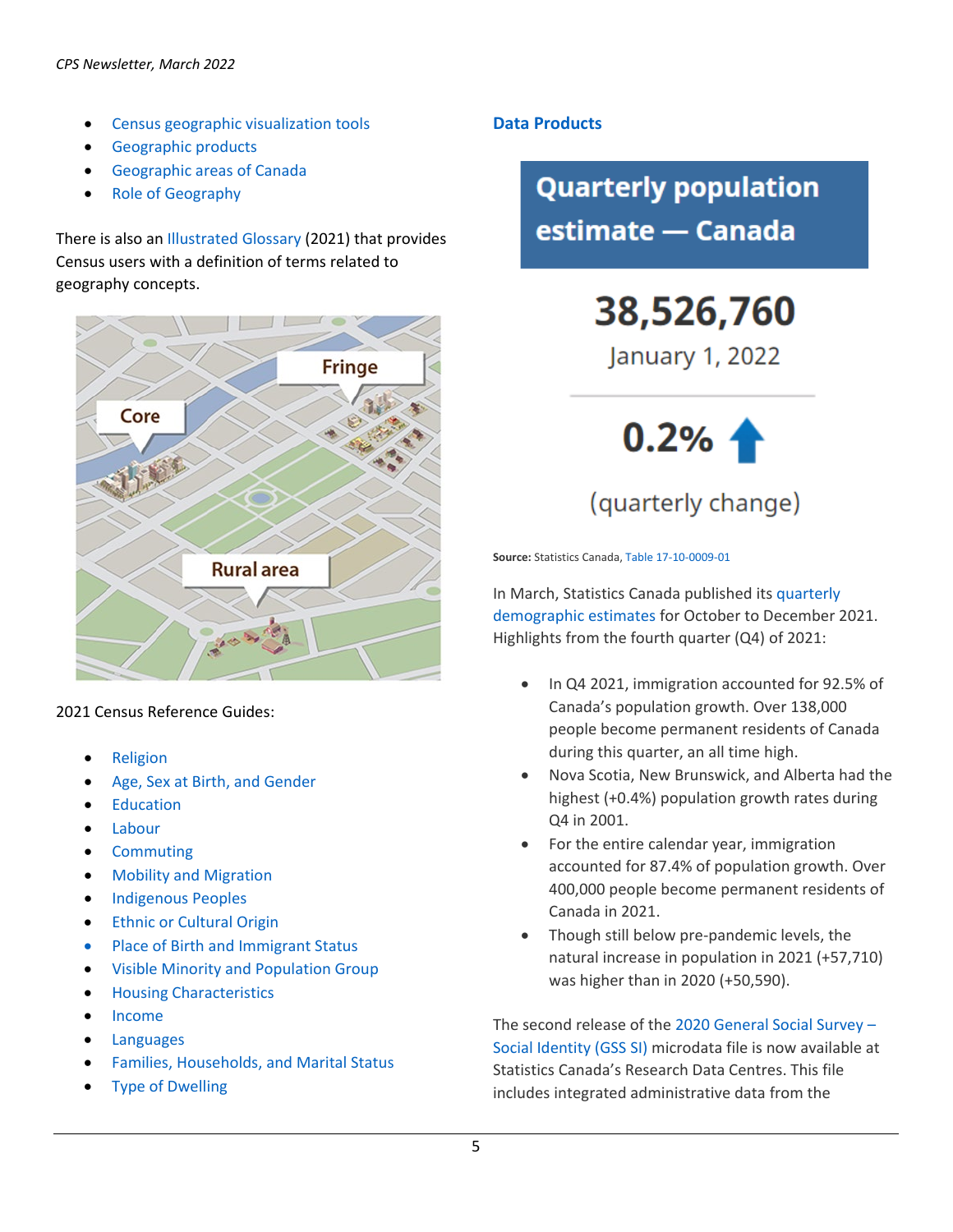#### *CPS Newsletter, March 2022*

T1 Family File (T1FF) and the Longitudinal Immigration Database (IMDB). The microdata file is accompanied by a user's guide and a data dictionary.

## [Technical Reference Guide the Preliminary Estimates](https://www150.statcan.gc.ca/n1/pub/11-26-0001/112600012022001-eng.htm)  [from the T1 Family File \(T1FF\)](https://www150.statcan.gc.ca/n1/pub/11-26-0001/112600012022001-eng.htm)

#### **Briefs and Headlines**

Statistics Canada has launched th[e StatCan](https://www.statcan.gc.ca/en/sc/mobile-applications?utm_campaign=statcan-sma-21-22&utm_medium=eml&utm_source=astaff&utm_content=220131) App – a new application for mobile devices. This free app lets users tap into expert analysis, fun facts, visuals, short stories and insight that bring together data, tools and articles to provide the latest information on Canada's economy, society, and environment.



#### [Socioeconomic outcomes of immigrants admitted to](https://www150.statcan.gc.ca/n1/daily-quotidien/220203/dq220203b-eng.htm)  [Canada as children](https://www150.statcan.gc.ca/n1/daily-quotidien/220203/dq220203b-eng.htm)

In 2019, rates of participation in postsecondary education were relatively high for immigrants who were admitted to Canada as children. The participation rate was 70% for 20-year-old immigrants admitted before age 15,

compared to 59% for the Canadian population. The younger immigrants were at admission, the higher their rate of participation. Among immigrants aged under 5 years at admission, the participation rate was 77%, while it was 71% for those aged 5 to 9 years and 64% for those aged 10 to 14 years at admission.



**Sources**: 2020 Longitudinal Immigration Database (IMDB) and Statistics Canada data tabl[e 43-10-0075-01.](https://www150.statcan.gc.ca/t1/tbl1/en/tv.action?pid=4310007501) 

[Canada's large urban centres continue to grow and](https://www150.statcan.gc.ca/n1/daily-quotidien/220209/dq220209b-eng.htm)  [spread](https://www150.statcan.gc.ca/n1/daily-quotidien/220209/dq220209b-eng.htm)

## [30th anniversary of the Fundamental Principles](https://www150.statcan.gc.ca/n1/daily-quotidien/220211/dq220211h-eng.htm) of **[Statistics](https://www150.statcan.gc.ca/n1/daily-quotidien/220211/dq220211h-eng.htm)**

This year marks the 30th anniversary of the [Fundamental](https://unstats.un.org/unsd/dnss/gp/fundprinciples.aspx)  [Principles of Official Statistics.](https://unstats.un.org/unsd/dnss/gp/fundprinciples.aspx) These ten principles ensure that national statistical organizations, including Statistics Canada, operate with the same professional and scientific standards. Check out [Statistics Canada's video](https://www.statcan.gc.ca/en/sc/video/video-fundamental-principles) that celebrates this event.

[Sociodemographic and socioeconomic factors linked to](https://www150.statcan.gc.ca/n1/daily-quotidien/220308/dq220308d-eng.htm)  [COVID-19 mortality rates](https://www150.statcan.gc.ca/n1/daily-quotidien/220308/dq220308d-eng.htm)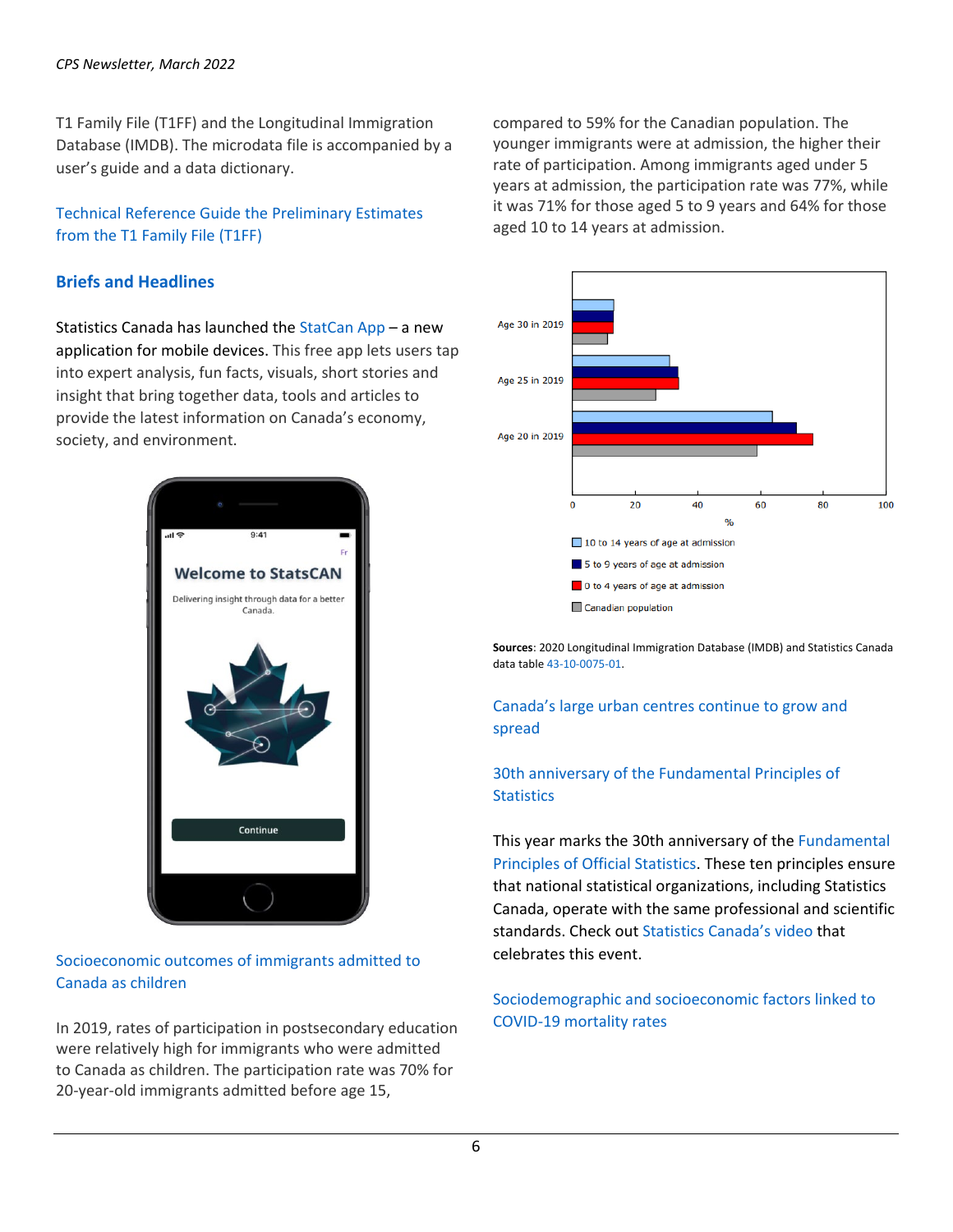#### **Eh Sayers – A Podcast**

Statistics Canada has launched *[Eh Sayers](https://www.statcan.gc.ca/en/sc/podcasts/)* a podcast "to meet the people behind the data and explore the stories behind the data and explore the stories behind the numbers."

Season 2 of the podcast has arrived. The first episode of the new season is entitled [Created Equal a](https://www.statcan.gc.ca/en/sc/podcasts/eh-sayers-s02-ep01)nd focuses on how cognitive bias can perpetual systemic racism – are all data created equal? Join host Tegan Bridge for a discussion of the role data can play to make Canada a more equal society.

#### **Analytical Products**

#### [COVID-19 in Canada: A two-year update on social and](https://www150.statcan.gc.ca/n1/pub/11-631-x/11-631-x2022001-eng.htm)  [economic impacts](https://www150.statcan.gc.ca/n1/pub/11-631-x/11-631-x2022001-eng.htm)



#### [A fifty-year look at divorces in Canada, 1970 to 2020](https://www150.statcan.gc.ca/n1/daily-quotidien/220309/dq220309a-eng.htm)

#### **New articles in** *Studies on Gender and Intersecting Identities***:**

[Portrait of women by the relative remoteness of their](https://www150.statcan.gc.ca/n1/pub/45-20-0002/452000022022001-eng.htm)  [communities Series 2: Educational attainment](https://www150.statcan.gc.ca/n1/pub/45-20-0002/452000022022001-eng.htm)

[Statistical portrait of women and girls by the relative](https://www150.statcan.gc.ca/n1/pub/45-20-0002/452000022022002-eng.htm)  [remoteness of their communities, Series 3: Health and](https://www150.statcan.gc.ca/n1/pub/45-20-0002/452000022022002-eng.htm)  [well-being](https://www150.statcan.gc.ca/n1/pub/45-20-0002/452000022022002-eng.htm)

**Articles published in** *Economic and Social Reports* **from February 2022 to March 2022:**

Volume 2, Number 2

[Working from home for an employer located in another](https://www150.statcan.gc.ca/n1/pub/36-28-0001/2022002/article/00001-eng.htm)  [province or territory](https://www150.statcan.gc.ca/n1/pub/36-28-0001/2022002/article/00001-eng.htm)

[Understanding the tax implications of Registered](https://www150.statcan.gc.ca/n1/pub/36-28-0001/2022002/article/00002-eng.htm)  [Retirement Savings Plans](https://www150.statcan.gc.ca/n1/pub/36-28-0001/2022002/article/00002-eng.htm)

[Immigrant labour market outcomes during recessions:](https://www150.statcan.gc.ca/n1/pub/36-28-0001/2022002/article/00003-eng.htm)  [Comparing the early 1990s, late 2000s, and COVID-19](https://www150.statcan.gc.ca/n1/pub/36-28-0001/2022002/article/00003-eng.htm)  [recessions](https://www150.statcan.gc.ca/n1/pub/36-28-0001/2022002/article/00003-eng.htm)

[International students as a source of labour supply: Pre](https://www150.statcan.gc.ca/n1/pub/36-28-0001/2022002/article/00004-eng.htm)[immigration study in Canada and post-immigration](https://www150.statcan.gc.ca/n1/pub/36-28-0001/2022002/article/00004-eng.htm)  [earnings](https://www150.statcan.gc.ca/n1/pub/36-28-0001/2022002/article/00004-eng.htm)

[The relative earnings of individuals in designated visible](https://www150.statcan.gc.ca/n1/pub/36-28-0001/2022002/article/00005-eng.htm)  [minority categories in Canada across four workplace](https://www150.statcan.gc.ca/n1/pub/36-28-0001/2022002/article/00005-eng.htm)  [sectors](https://www150.statcan.gc.ca/n1/pub/36-28-0001/2022002/article/00005-eng.htm)

[The Canada emergency wage subsidy program and](https://www150.statcan.gc.ca/n1/pub/36-28-0001/2022002/article/00006-eng.htm)  [business survival and growth during the COVID-19](https://www150.statcan.gc.ca/n1/pub/36-28-0001/2022002/article/00006-eng.htm)  [pandemic in Canada](https://www150.statcan.gc.ca/n1/pub/36-28-0001/2022002/article/00006-eng.htm)

#### Volume 2, Number 3

[International students as a source of labour supply: A](https://www150.statcan.gc.ca/n1/pub/36-28-0001/2022003/article/00001-eng.htm)  [summary of recent trends](https://www150.statcan.gc.ca/n1/pub/36-28-0001/2022003/article/00001-eng.htm)

[From adaptability to vulnerability: Changes in admission](https://www150.statcan.gc.ca/n1/pub/36-28-0001/2022003/article/00002-eng.htm)  [criteria and refugee participation in social assistance](https://www150.statcan.gc.ca/n1/pub/36-28-0001/2022003/article/00002-eng.htm)

[Youth unemployment in Canada, Germany, Ireland, and](https://www150.statcan.gc.ca/n1/pub/36-28-0001/2022003/article/00003-eng.htm)  [the United Kingdom in times of COVID-19](https://www150.statcan.gc.ca/n1/pub/36-28-0001/2022003/article/00003-eng.htm)

[Recent developments in the Canadian economy: Winter](https://www150.statcan.gc.ca/n1/pub/36-28-0001/2022003/article/00004-eng.htm)  [2022](https://www150.statcan.gc.ca/n1/pub/36-28-0001/2022003/article/00004-eng.htm)

[Patenting activity of Canadian-resident businesses](https://www150.statcan.gc.ca/n1/pub/36-28-0001/2022003/article/00005-eng.htm)

A profile of [children with affirmative responses to the](https://www150.statcan.gc.ca/n1/pub/36-28-0001/2022003/article/00006-eng.htm)  [2016 census questions on difficulties with activities of](https://www150.statcan.gc.ca/n1/pub/36-28-0001/2022003/article/00006-eng.htm)  [daily living](https://www150.statcan.gc.ca/n1/pub/36-28-0001/2022003/article/00006-eng.htm)